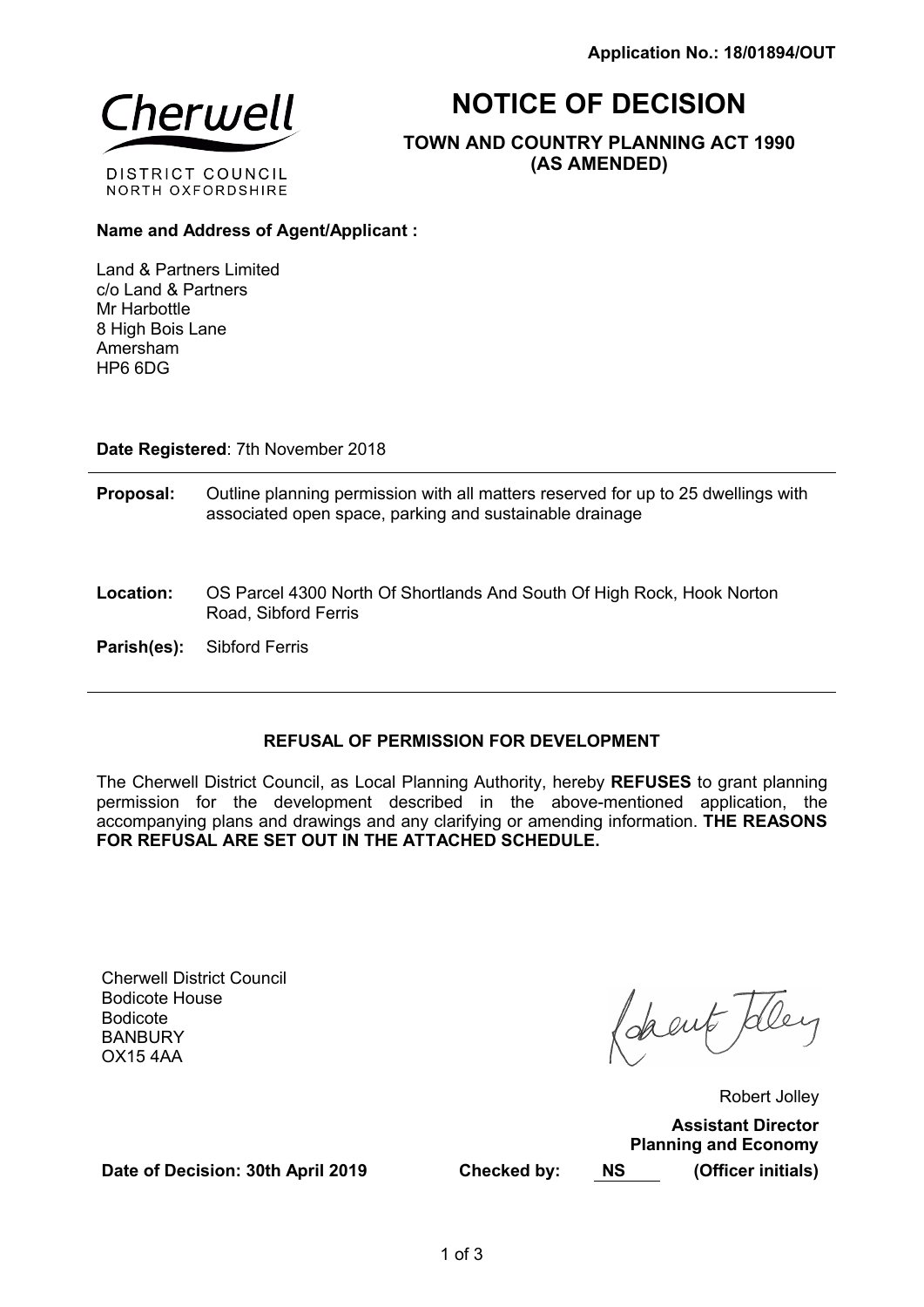## REASONS FOR REFUSAL

- 1 By reason of its scale and the relative sustainability of Sibford Ferris, and taking into account the number of dwellings already permitted across the Category A villages, and Cherwell District Council's ability to demonstrate a 5 year housing land supply, which exceeds the requirement for a 3 year housing land supply, the proposed development is considered to be unnecessary, disproportionate, undesirable and unsustainable development that would undermine the housing strategy in the Cherwell Local Plan Part 1 which seeks to distribute new housing to the most sustainable locations having regard to such matters as public services and facilities, transport and employment. This would be contrary to Policies ESD1, Villages 1 and Villages 2 of the Cherwell Local Plan 2011-2031 Part 1, Saved Policy H18 of the Cherwell Local Plan 1996 and Government guidance contained within the National Planning Policy Framework.
- 2 By virtue of its extension beyond the built limits of the village on a greenfield site and in an area of Grade 2 (very good) agricultural land and its visual impact on the rural character and appearance of the locality, the proposed development would cause unacceptable harm to the character and appearance of the area, open rural countryside and rural edge of village setting, failing to reinforce local distinctiveness. The proposal is therefore contrary to Policies ESD13, ESD15 and Villages 2 of the Cherwell Local Plan 2011-2031 Part 1, saved Policy C28 of the Cherwell Local Plan 1996 and Government guidance contained within the National Planning Policy Framework.
- 3 In the absence of the completion of a satisfactory Planning Obligation, the Local Planning Authority is not convinced that the necessary infrastructure directly required as a result of this development, in the interests of supporting the sustainability of the village and the development, and in the interests of safeguarding public infrastructure and securing on site future maintenance arrangements, will be provided. This would be contrary to Policies INF1, PSD1, BSC10 and BSC11 of the Cherwell Local Plan 2011-2031 Part 1 and Government guidance contained within the National Planning Policy Framework.

## STATEMENT OF ENGAGEMENT

In accordance with the Town and Country Planning (Development Management Procedure) (England) Order 2015 (as amended) and paragraph 38 of the National Planning Policy Framework, Cherwell Council has given consideration to whether amendments or additional information would overcome its concerns with the application, but unfortunately it has concluded that it would not be possible to resolve those concerns within the scope and timescales of this application. Cherwell Council has resolved that the application proposals do not amount to sustainable development and consent must accordingly be refused.

The case officer's report and recommendation in respect of this application is available to view online at: http://www.cherwell.gov.uk/viewplanningapp. The agenda, minutes and webcast recording of the Planning Committee meeting at which this application was determined 18 April 2019 are also available to view online at: http://modgov.cherwell.gov.uk/ieListMeetings.aspx?CId=117&Year=0.